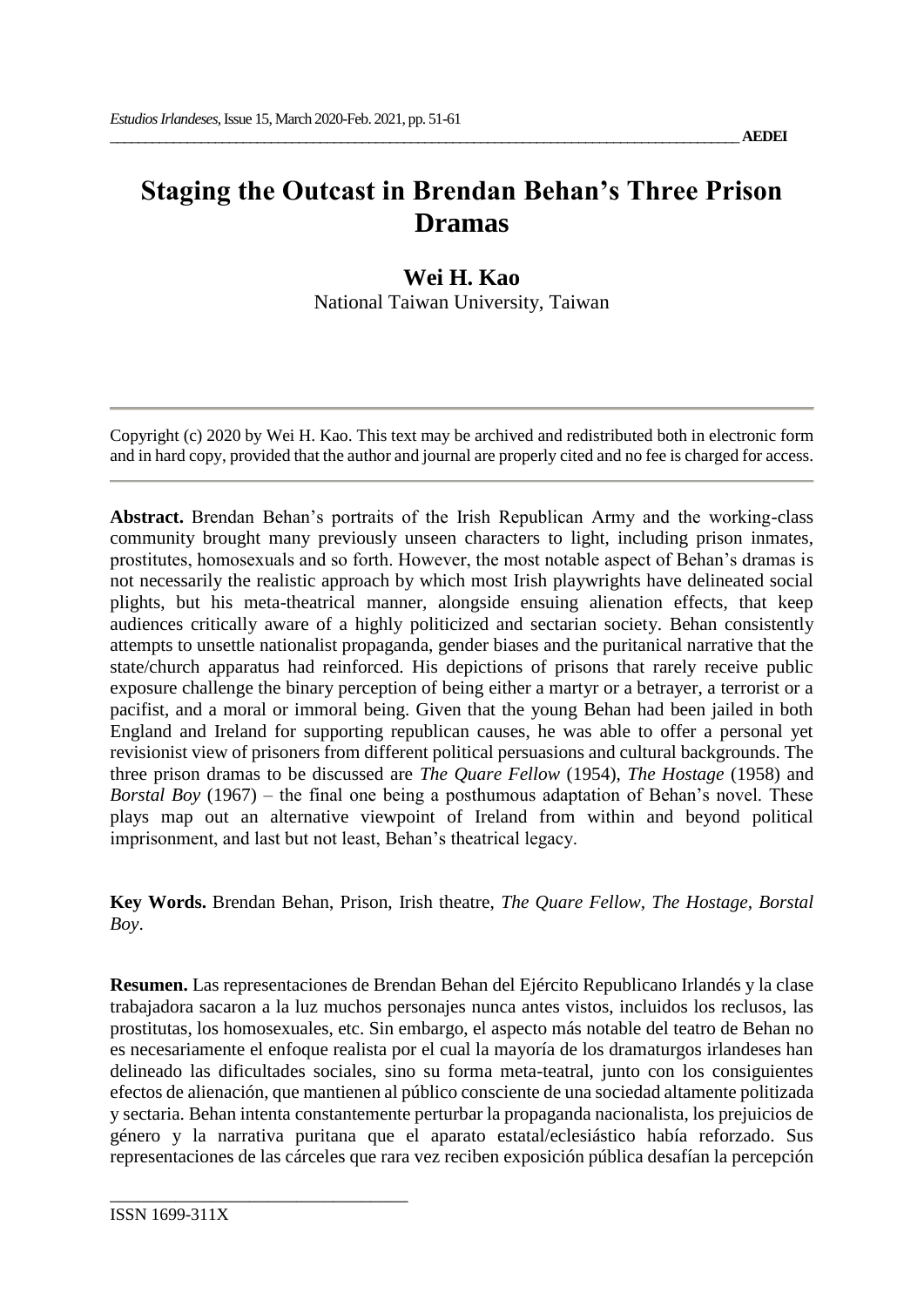binaria de ser un mártir o un traidor, un terrorista o un pacifista, y un ser moral o inmoral. Dado que el joven Behan había sido encarcelado tanto en Inglaterra como en Irlanda por apoyar causas republicanas, pudo ofrecer una visión personal pero también revisionista de prisioneros de diferentes tendencias políticas y antecedentes culturales. Los tres dramas que se discutirán son *The Quare Fellow* (1954), *The Hostage* (1958) y *Borstal Boy* (1967), siendo el último una adaptación póstuma de la novela de Behan. Estas obras trazan un punto de vista alternativo de Irlanda desde dentro y más allá del encarcelamiento político y, por último, pero no menos importante, el legado teatral de Behan.

**Palabras clave.** Brendan Behan, prisión, teatro irlandés, *The Quare Fellow, The Hostage, Borstal Boy*.

Historians and those who attempt to document the history of a community in a comprehensive and coherent manner must select and narrate their facts carefully so as to produce an interpretation that is acceptable to the majority of the public. To reach this end potential divergences of opinion might need to be overlooked or downplayed. However, this approach is equivocal to postmodern critics, in that how facts are collected and interpreted can never reach a final agreed format. This is particularly true as regards Ireland, because both nationalist and revisionist historians have their preferred yet often conflicting interpretations of history. Although their preconceived notions might be useful for shaping and narrating their past, this corresponds to Terry Eagleton's assertion that history "is not a monolithic phenomenon" because "there are always [different] currents within it [that are] construed and recollected in a certain way (13). Moreover, since few historical interpretations can be truly transcendental and objective, even if they are not denied politically, it is only when incompatible viewpoints are displayed that the public can develop multiple lines when thinking of their shared story. Notably, the theatre provides a unique platform for approaching history and current affairs, as a place where audiences can experience, directly and dispassionately, neglected or unsettling issues.

Among Irish playwrights who have tackled social and political issues critically, Brendan Behan (1923-1964), a self-taught working-class playwright who had been jailed for actively promoting republican causes in England and Ireland, unveiled the ignored experiences of prison inmates surviving in a particular social corner. One of the breakthroughs that Behan brought to the Irish theatre was his presentation of previously less seen characters, in response to J.M. Synge's and O'Casey's agendas for staging Aran Islanders and Dublin's urban poor respectively, and echoing W.B. Yeats's call to "express a life that has never found expression" (Synge 63). Coincidentally, these playwrights not only revised the artistic tastes of their time but redrew the boundaries between the politically advantaged and disadvantaged.

The three plays to be discussed – *The Quare Fellow* (1954), *The Hostage* (1958) and *Borstal Boy* (1967) – were written in the 1950s and 60s, ahead of the fierce revisionist debates of the  $70s<sup>1</sup>$ . The three plays are coherent in terms not only of their subject matters but also as critiques of the republican ideologies that misled political prisoners. Furthermore, with Bertolt Brecht's alienation effects occasionally used in these three plays – which have not been examined by critics as a whole – audience members are able to observe not only conflicts inside and outside of the prison but "the direct intention of the character who is speaking, and the refracted intention of the author" (Bakhtin 234).<sup>2</sup> Notably, with the presentation of doublevoiced realities, as Richard Hornby defines metatheatre, or metafiction in drama, or "drama about drama," the trilogy reveals how the playwright intends to stage his prison experiences yet at the same time question the hidden political mechanisms behind bars (Hornby 31).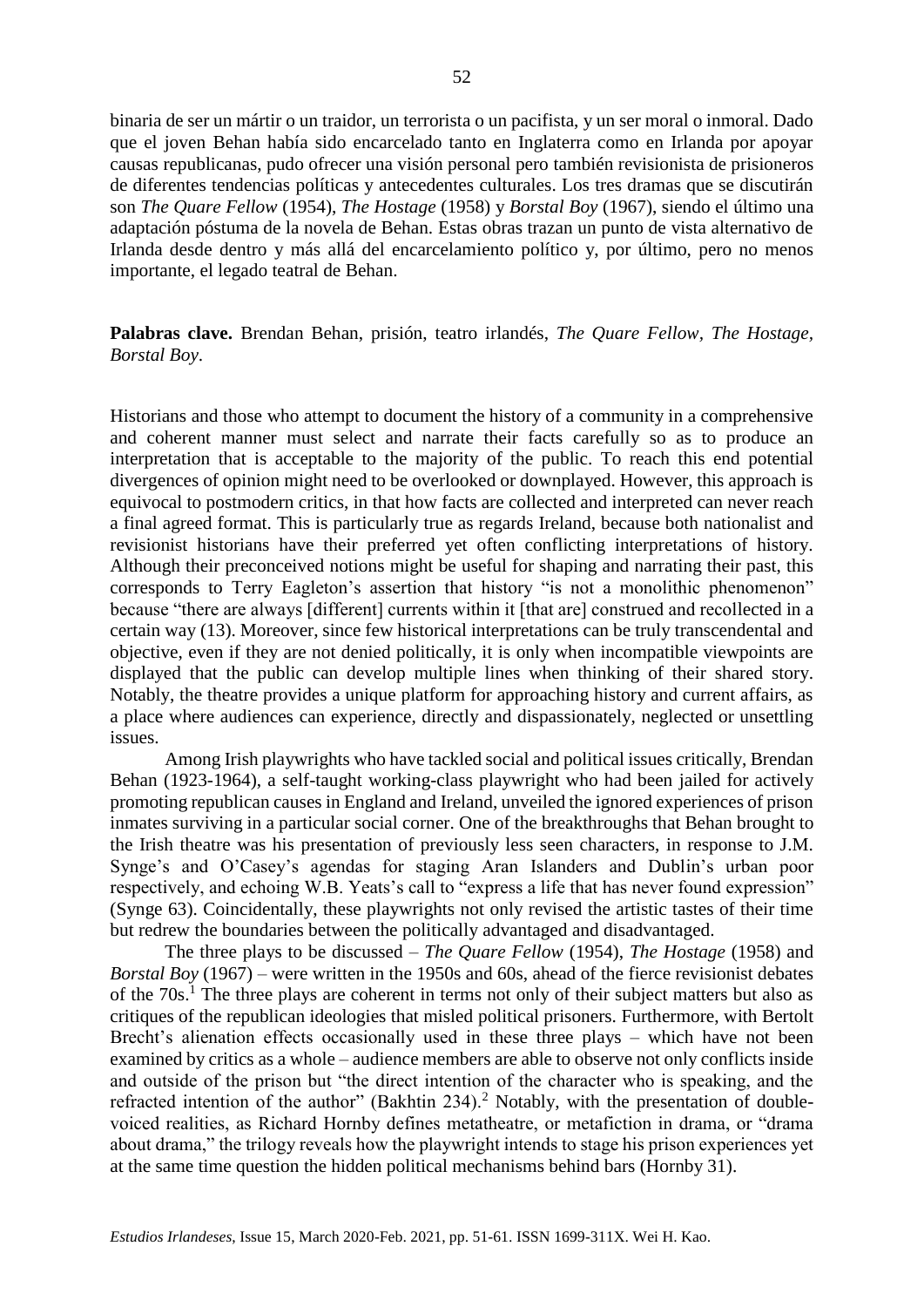As interrogative texts that do not specifically endorse any political persuasion, these prison plays, as a trilogy, impose no single privileged discourse but, to differing extents, pose more than critical questions regarding the consequences of political violence. This essay will examine not only Behan's rethinking of Irish politics but also the relationship between Irish drama and the real world outside the theatre, and in particular, how Behan theatrically seeks to dismiss the fourth wall of the stage with an "enquiring critical attitude" towards Irish republicanism (Brecht 106). In addition, it will illustrate how political antagonism may subjugate social minorities and manipulates a patriotic yet problematic rhetoric.

# *The Quare Fellow* **(1954): Behind-the-scenes Characters Matter**

Alongside Samuel Beckett's *Waiting for Godot* (1953) and John Osborne's *Look Back in Anger*  (1956), Behan's *The Quare Fellow* was regarded as having "inaugurate[d] the contemporary movement in Irish and British drama" (Hawkins 23). Keeneth Tynan, among others, gave high praise to this play because its "language is out on a spree, ribald, dauntless and spoiling for a fight … [which] save[d] the English theatre from inarticulate glumness" (11). It can be assumed that perhaps because the playwright was not as prolific as Beckett and Osborne and died at the age of forty-one, whether he could have inaugurated another chapter in the history of English theatre is a topic that remains largely unexplored.

Similarly to the working-class characters in *Look Back in Anger* and tramps in *Waiting for Godot*, prisoners in *The Quare Fellow*, having been labelled as criminals by the state, are also politically hushed and pushed to the margins of the social spectrum. However, it is important to note that Behan's portraits of inmates, executioners, warders and the prison governor are largely due to personal experience based on his eight-year imprisonment in England and Ireland. His close depictions of prisoners receiving death sentences or struggling to proclaim their innocence, as well as prison officers benefiting themselves through acts of violence, are therefore faithful portrayals and thus unsettling to audience members. Notably, although these characters are forced to remain in a neglected social corner, the access that Behan provided to these social minorities is presented from a humanitarian perspective, if not entirely sympathetic.

However, the conversations of inmates and warders about a number of unnamed, or behind-the-scenes, characters induce a measure of disquiet that is not directly expressed. Take the "quare," the unnamed yet central protagonist of the play, for instance. The word "quare" implies how this "queer" inmate is preconceived as a repulsive, odd or even exceptional figure, despite that he does not get to speak for himself or appear in front of the audience at any point throughout the play. The single story given to the audience regarding this unnamed, condemned character is that he has murdered his brother and will be hanged in due course. The expected execution has major effects not only on the inmates and warders but also on audience members who are constantly reminded of this act of capital punishment to be carried out before the play ends.

It can be argued that the unseen character leads to *a play behind the play* in which the audience hears about or imagines the condemned man and his executioner. Specifically, the audience cannot but picture the brutalities being performed off stage: "In the first place the [executioner] has his [own] back turned after the trap goes down … Then they go out … have their breakfast and don't come back for an hour … Who's to know what happens in the hour your man is swinging there, maybe wriggling to himself in the pit" (*Quare* 547-548). Moreover, "one bloke had lived seventeen minutes at the end of a rope" (*Quare* 548). The graphic depictions of hanging an unseen inmate lead to feelings of horror not only on the part of the audience but also on another behind-the-scenes inmate who cannot wait for his reprieve and commits suicide in his isolated cell.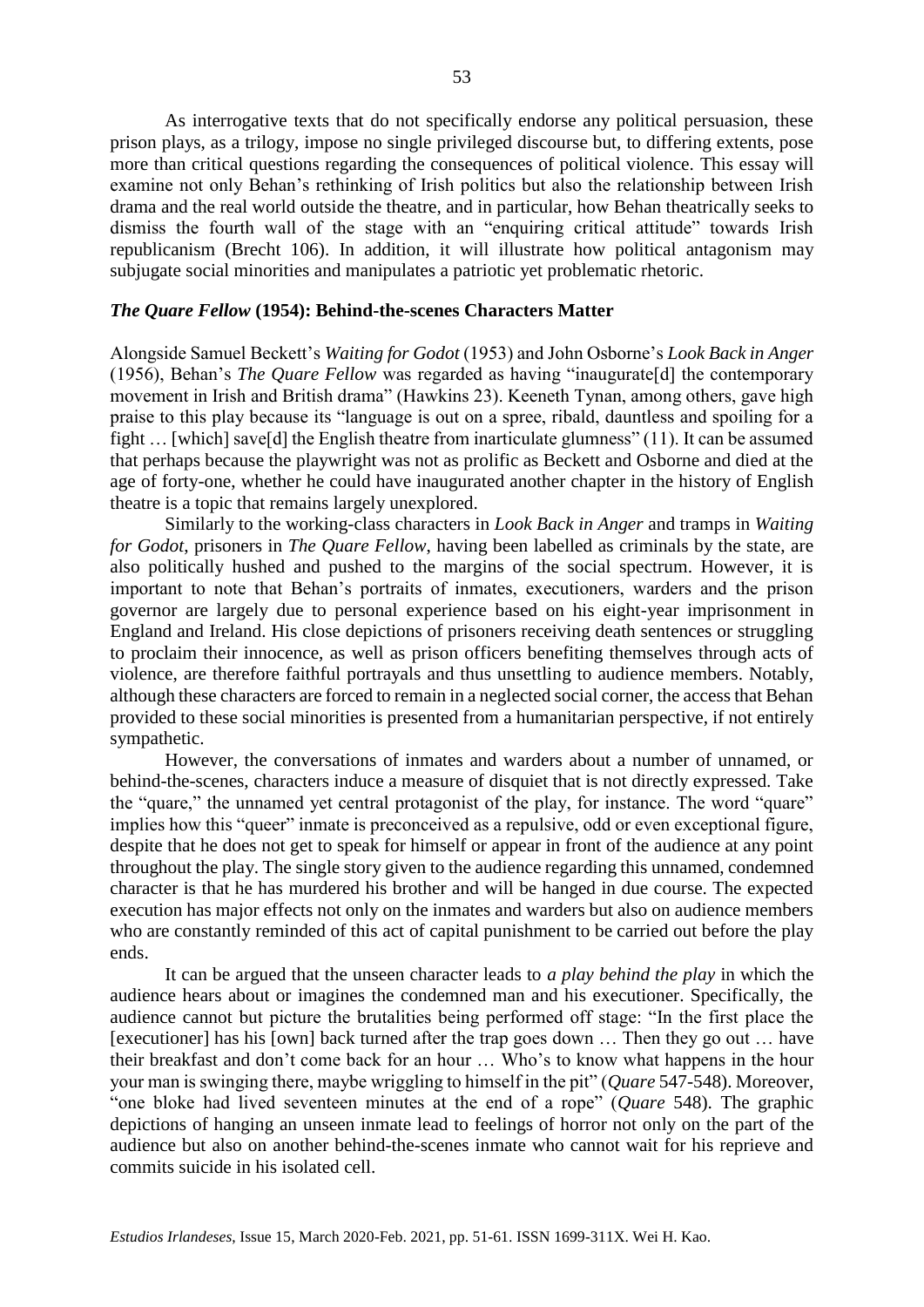The fear of death that surrounds all the seen and unseen characters is not produced by means of a physical act of hanging but via the sardonic dialogue of the prison officers. That is, the audience do not witness the hanging but *hear* about its minute details: from the executioner's measurement of the weight of the condemned man and the size of his neck, to a grave dug by his fellow inmates, and his letters to his family being destroyed because "what'd be the sense of broadcasting such distressful rubbish?" (*Quare* 595).<sup>3</sup> For the audience members who picture the hanging through hearing about it, the ambience is not over-macabre and it may thus prompt alienation distance between the death *per se* and their ability to assess the operation of this prison administration.

It can be argued that the behind-the-scenes characters in this play closely resemble certain roles in metanarratives who "increase [the spectators'] social and cultural selfconsciousness" (Waugh 3). In this play, the doomed "quare fellow," the unseen prisoners who communicate with each other by tapping pipes, the unnamed prostitutes who have little choice other than to marry warders, and a priest's illegitimate child, all incidentally provide a challenging picture of a social margin that is rarely seen by the public nor deemed worthy of mention.<sup>4</sup> Notably, the audience, conscious of the "quare fellow's" approaching death and "the uncertainty even of this process," are forced to consider these fringe characters who have been negated and criminalized by the state, justifiably or not (Waugh 3). The critically aloof perspective that Behan devised subsequently introduces an alternative approach to the issue of whether the unseen individuals are in need of greater humanitarian attention or should be given more stringent sociological examination, and whether the death penalty is the one and only solution for furthering justice.<sup>5</sup> It can thus be argued that what concerns the playwright lies far beyond the jail *per se* but has to do with behind-the-scenes matters that are thorny, unpleasant to contemplate, yet fundamental in regard to ethics and human rights. As a prison play, *The Quare Fellow* mirrors how "intricately structured power relations" circulate within a given society, and "how that society constructs, defines, and thus controls [and disciplines] its members," to quote Michel Foucault's observation of how human society operates (Keesey 421).

Worthy of note is Behan's challenge to the received wisdom about prisoners being socially unfit or that all behind-the-scenes characters are necessarily worthy of admiration. In other words, any categorization in a binary mode, in his view, can be problematic. For instance, a prison priest – also one of the behind-the-scenes characters – is hardly a man of compassion but "back[s] up the screws" and tells a prisoner who suffers physical pain "to think on the Lord's sufferings, then the cell door closed with a bang, leaving a smell of booze that would have tripped you up" (*Quare* 582).

Moreover, not all inmates deserve unconditional sympathy, for some of them would take advantage of their condemned colleague – as a matter of course – by collecting his letters and selling them to news agencies; the warders intentionally turn a blind eye to these immoral crimes that they regard as petty misdemeanors. In a word, those serving within or on behalf of this judicial system are not necessarily nobler than the prisoners but can also be morally inadequate.

*The Quare Fellow* presents intricate yet neglected power relations in a chaotic social corner, revealing how warders and inmates are not essentially different from the hanged man when it comes to survival issues. It can be judged that all of them behave in ways that are conditioned by powers higher than themselves, and they are fixed as social-historical beings. Nonetheless, it is important to note that those placed on different rungs of the social and power ladder can be either nonchalant or cruel towards those with less power, even within their own shared circle. The next section, exploring more underrepresented figures of the Irish Republican Army (IRA) in the mid-twentieth century, will further examine a wider social network inside and outside the prison, as well as the prejudices against the powerless in this judicial system.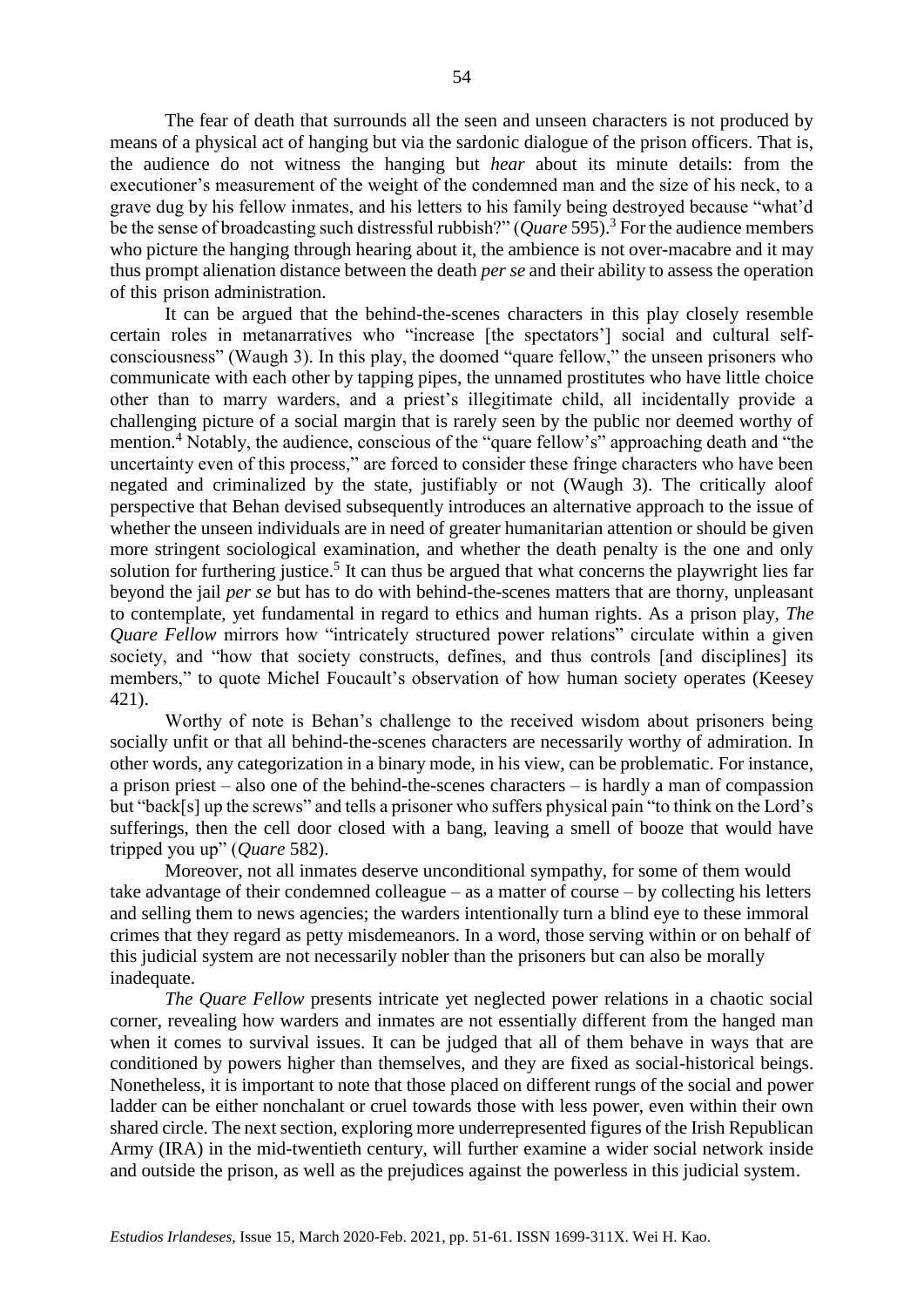# *The Hostage* **(1958): A Scapegoat on Death Row**

Compared to *The Quare Fellow*, *The Hostage* presents a greater number of diverse yet socially neglected characters, for instance prostitutes, a black homosexual, a minor civil servant and a foreign sailor, providing at least three perspectives: the characters', the spectators' and the author's, to be interrogated with a critical distance devised by the playwright.

*The Hostage* depicts a young English soldier, Leslie Williams, who has been captured and is under house arrest by the IRA as revenge for the upcoming execution of an 18-year-old IRA member in a Belfast jail. Like the unnamed prisoner in *The Quare Fellow*, this 18-yearold is also behind-the-scenes, and Leslie's fate is subject to whether the Belfast prisoner will be granted a reprieve in time.<sup>6</sup> Unfortunately, Leslie's death occurs in the midst of "pandemonium" in the dark, and no one can tell exactly whose bullet shoots him (*Hostage* 106). It is ironic that, before he dies, one of his watchers, Patrick, has promised that he will be safe and "You won't die for another fifty years" (*Hostage* 94). A fact to be noted is that the old house where Leslie is imprisoned as a hostage has "seen its better day" but has turned into a tenement/brothel where socially marginalized individuals take refuge or rent a cheap room.

*The Hostage* is a controversial play for two main reasons. Firstly, this play is Behan's loose adaptation of *An Giall*, its original version in Gaelic, but with five more characters.<sup>7</sup> Because *An Giall* received high acclaim at home in Dublin, some Irish theatre critics were very much against the English adaptation produced in London, stating that the playwright and the producer exploited "the foibles of a quaint island people for the amusement of a 'superior' British audience" (Kiberd 35). In addition, the changes in *The Hostage* incur "a drastic alteration of its tone," being "the destruction of the integrity of the original play" (Wall 171). Nonetheless, some others regarded the play as "one of the most total pieces of theatre to appear in London or New York since the war … [The London] production was entirely in harmony with the exuberant, randy, free-wheeling spirit of the script" (Hogan 203). In attempting to position Behan in the European theatrical canon, Ted E. Boyle argued strongly that those who applied nineteenth-century standards to devalue Beckett, Ionesco, Osborne and Pinter, would "decry the same structure in Behan's plays" (27).

However, there should be more attention paid to the complex interpersonal relationships among the characters, their blind patriotism and the playwright's questioning of the operation of the IRA. Specifically, the socially-fringed characters that Behan created unsettle the nationalist historiography and middle-class Catholic pretences, demonstrating the empirical yet ignored reality of his country in the 1950s. In this connection, the unpleasant reality that Behan tried to construct on the stage involves a number of politically and religiously unorthodox characters. For instance, although having joined the Easter Rising, Patrick cannot wait to get rid of the label of being a hero and is happier to be "an ex-hero and present-time brothel-keeper" (*Hostage* 5). His identity as an IRA fighter during the Easter Rising does not mean much to him but is "out of date," as he announces in the house now serving as a whorehouse and cheap lodging for poor people (*Hostage* 9). In his own words, "the days of the heroes are over this forty years past. Long over, finished and done with. The IRA and the War of Independence are as dead as the Charleston" (*Hostage* 7).

Behan's intended breakaway from republican history, and his own former views, questions the political manipulation of individuals and the prejudice against social minorities. Notably, the socially marginalized characters – pimps, prostitutes, their clients, a homosexual naval man, a minor civil servant – face everyday difficulties that are harsh yet unseen by the mainstream public. For instance, Catholic dogmatism – as Miss Gilchrist proudly assumes – is behind the oppression of the underclass. Her condescending attitudes towards the lodgers in this brothel and her pride in working for the St. Vincent de Paul Society show Behan's concern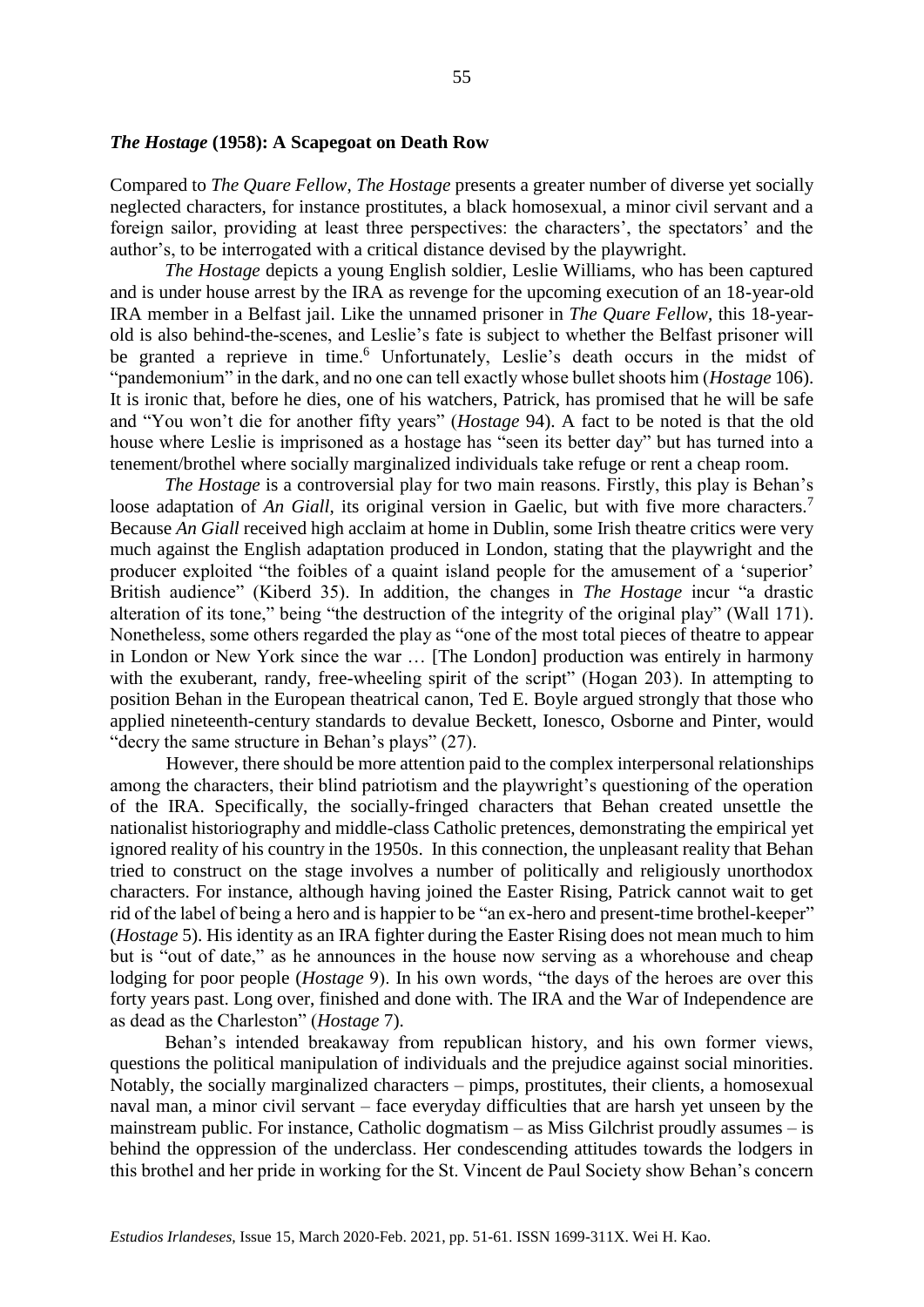for Catholic conservative elitism, thanks to which the middle-class is often better served than the needy poor. For Patrick, social workers like Miss Gilchrist are "all ex-policemen. In the old days we wouldn't go anywhere near them" (*Hostage* 35).<sup>8</sup>

As mentioned earlier, Behan's early experiences of being jailed in England and Ireland did not prompt him to become more republican later in life; instead he became much more critical, as did some other former republican activists, of the tenor of the Free State and Irish Republic and the ongoing violence in Ireland. Notably, despite its republican attack on the unionist alternative in Belfast, *The Hostage* is far from being a patriotic play given its alternative characterizations of "heroes." The playwright's anti-war stance is sarcastically illustrated by portraying Leslie, the hostage, singing a highly provocative racist song (against "the Irish and the niggers and the wogs") and Meg singing a rebel song celebrating the deaths of Irish young men (*Hostage* 78, 80). These presentations of patriots/rebels not only exhibit the characters' insensitivity towards racial issues and lack of respect for the dead but reveal Behan's pacifism on account of, in the playwright's own words, "the sadness of Irishmen fighting Irishmen, ... because at heart I'm a pacifist" (*Confessions of an Irish Rebel*, 51). Behan's critical detachment from the ferment of the Republican violence on civilians is obvious throughout the play.

An almost behind-the-scenes figure worth examining is the pianist, Kate, who never speaks but sits "at one end of the passage area with the piano half on stage and half off" (*Hostage* 8).<sup>9</sup> Her soothing live piano music creates not only a "drastic alteration of [the] tone" of the play (Wall 29), but also a distancing effect that counteracts the tension when "Free-Staters [fight] against Republicans, Irish against English, homosexuals against heterosexuals" (*Hostage* 78). This distancing effect is further strengthened when an unnamed IRA solider talks to the audience, commenting that "Brendan Behan, he's too anti-British … He doesn't mind coming over here and taking your money" (*Hostage* 78). With these abrupt addresses to the audience from time to time, it can be argued that the playwright is attempting to shatter the "individual ideological consciousness" of the audience members through the play's "comic, ironic or parodic discourse" (Bakhtin 324). The play disrupts the barriers of religion, ethnicity and sectarian politics, disclosing how these social outcasts are subject to the pretences of sectarian and denominational divides in "a repressive, hypocritical, moribund, even murderous society" (Hawkins 117). In short, the hostage in the play is more than an individual by being a metaphorical representation of people trapped and manipulated by the troubled history of a divided Ireland. The next section will dwell on how the presentation of memory, or memories, and the use of the distancing effect, might critically reveal the less seen facets of a reformatory for juvenile delinquents who are forced to bear the consequences of the prolonged sectarian conflicts.

# *Borstal Boy* **(1967): The Margin within the Margin**

*Borstal Boy*, as a theatrical production, was adapted from the novel originally published in 1958 but soon afterwards banned for unspecified reasons until 1970. Although no official reason was given for the ban, the fact remains that not only had Behan twice been imprisoned as a young man for carrying out republican missions but his work discloses the problematic prison operation as it related to juvenile inmates.<sup>10</sup> The story features juvenile delinquents and their ambiguous sexualities, which could never find favour with the censors in puritanical Ireland. This stage adaptation was not his own work, as Behan died in 1964, but a posthumous version by Frank McMahon as an Abbey Theatre Production in 1967.

An interesting theatrical device employed in this play is the intensive use of distancing effects – with the older and younger Behans both on stage. The former often comments on what is said or explains what is unsaid, allowing the audience not to fully empathize with the characters but to observe at a distance the ups and downs of these juvenile delinquents.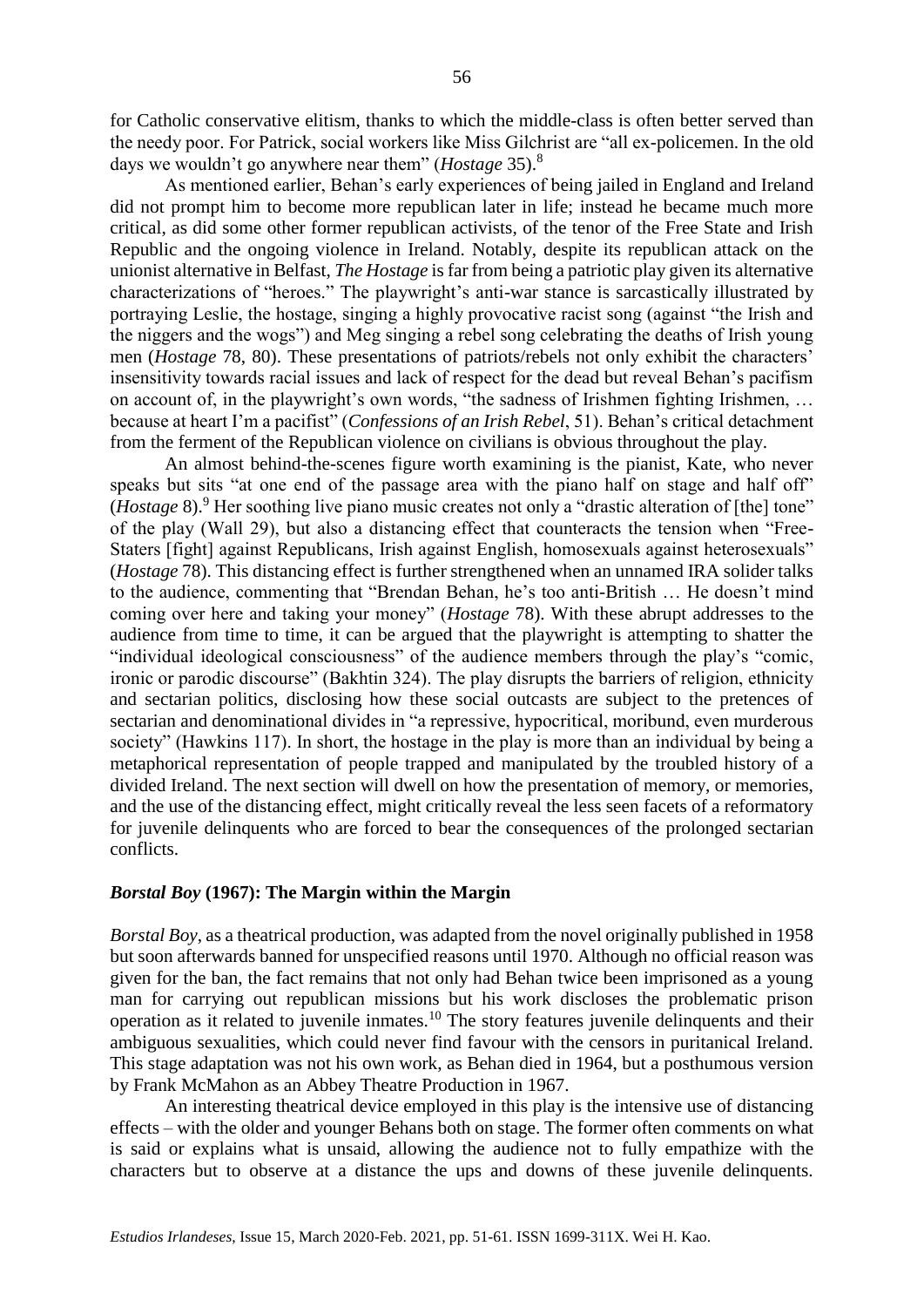Maintaining a sense of unreality in this memory play, McMahon, the adapter, might have, on the one hand, been paying tribute to Behan; on the other hand, he might have intended to echo Behan's other plays, as the latter had used such a device, in particular, in *The Hostage*.

In consonance with *The Quare Fellow*, *Borstal Boy* is based upon Behan's experience in a reformatory and prisons on both sides of the Irish Sea. The political sensitivity of the play lies not only in how sectarian conflicts are staged, but the representation of teen inmates whose male bonding is not defined by existing sectarianism, class issues and religious persuasions. In keeping with Behan's other works that were critical of the Catholic Church's attitudes in favour of the middle-class and often giving only lip service to Irish independence, *Borstal Boy* delves further into more diverse individuals, their subjectivities, and the malfunctioning administration of a self-contained reformatory.

*Borstal Boy* is, as an interrogative text, difficult for hardline Catholic nationalists to accept, because the story features a mixture of Irish and English inmates who are not as antagonistic and political as might have been expected. What concerns these teenagers most is access to cigarettes, which significantly define their male bonding and masculinity. The more cigarettes one can get hold of, even just the butts, the greater the power one can obtain. The teen inmates are obviously not conditioned by a given nationality or religious persuasion but more pragmatic items. Specifically, Charlie, an English inmate, befriends whoever can spare cigarette butts: "if it's I.R.A or R.A.F., so long as 'e's got the snout" (*Borstal Boy* 98).<sup>11</sup> The young Behan, although he behaves in a hostile manner towards the English inmates at the beginning of the play, recognizes that his teen peers are not as hateful as he used to think but share the same fears about the police: "In trouble with the police? Sure haven't we all been in trouble with the police?" (*Borstal Boy* 105).

Notably, for these youngsters whose lives are secluded from society, the heated sectarian debates in the world outside this reform institution have no practical importance for their everyday lives. For example, Christianity does not function particularly well in this space. Ironically, the best use of the Bible, for inmates, is for the rolling of cigarettes: "Smashing thin paper for rolling fags in. I must 'ave smoked my way through the Book of Genesis before I went to court" (*Borstal Boy* 100). The inmates' indifference to existing political divides and their pejorative attitudes towards Christianity certainly did not please the audience which had a high expectation that Behan, a former Irish republican, would write a play that was favourable to their prejudices. Nevertheless, Behan's intentional disclosure of the unseen facts of life in a reformatory implies the need to revise modern Irish history to include those genuine yet marginalized voices.

Also of interest in this semi-autobiographical play is the homosexual subtext, shown by Behan's embrace of human variety in reference to historical figures.<sup>12</sup> When the young Behan is told by an English librarian at the Borstal that Oscar Wilde, "your *wild* Irishman" was jailed for homosexual lewdness, he reacts quite lukewarmly to defend Wilde: "I think that every cripple has his own way of dancing, and I think that if that shocks you, it's just as well ordinary people didn't hear about it" (*Borstal Boy* 100). Regardless of whether or not Behan, at the age of sixteen, did actually make this statement to justify Wilde's sexuality, he expressed candidly his sympathy for those who had been institutionally stigmatized by the mainstream. The voice of a sixteen-year-old youth might be insignificant, although on stage it can be amplified to challenge the patriarchy and homophobia embedded in English and Irish nationalisms. His statement, being politically and religiously incorrect, nonetheless illustrates Behan's attempt to challenge any kind of official history that endorses parties with vested interests.

It can thus be argued that Wilde is also one of the behind-the-scenes characters – similarly to many of those in *The Quare Fellow* – who do not openly speak for themselves but initiate a different understanding of victims and villains. In the context of *Borstal Boy*, the young Behan's "blokes are only working-class kids like ourselves," as he argues to defend his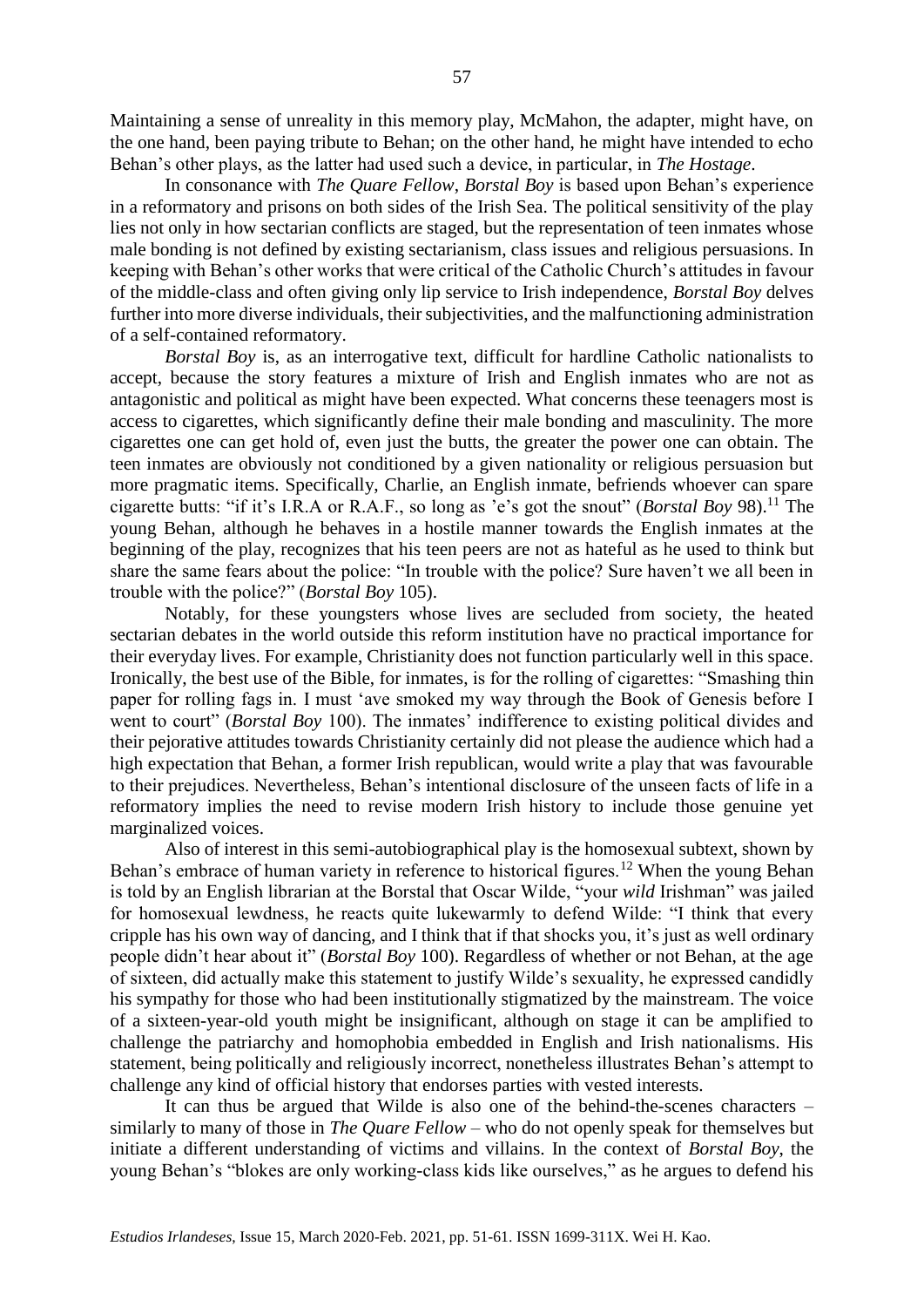friendships with English inmates (104). The divide between victims and villains is thus not applicable to these teenagers, nor to Wilde, who were all declared criminals by the state and unable to defend themselves.

What should be discussed further is the use of two Behans on the stage throughout the play. The older Behan is not always an indifferent commentator or observer but is sometimes eager to correct the younger Behan's mistakes and to provide supplementary information on the historical context for the audience. This fundamentally questions the use of memory in a political play, as what used to be regarded politically correct can be toppled. In addition, having already known that this play is a posthumous adaptation, the coexistence of the older and younger Behans on the same stage could cause tantalizing effects, in that the audiences could not but remain, perhaps involuntarily, detached from the conflicts – be they physical, interpersonal or conceptual – that trouble these young characters. Ostensibly, the interactions of the two Behans lead the play to become a meta-drama in which no single privileged discourse can be relied upon. The audience is given either a whole sight of the dialectic between the older and the younger or no authentic view about Behan's past. In other words, no matter whether or not the play is faithful to Behan's autobiographical novel, the dramatic adaptation demonstrates why historical or political truths cannot be possessed by one interested party but must be reached or even negated dialectically. The audience's present encounters with the deceased writer and his younger self reinforce the fact that history is not monolithic or seamless but full of discontinuities. In other words, the presence of the older Behan is not to make the writer's own recollection more convincing but to suggest that representations of many histories can be shifting and contradictory.

# **A Trilogy in Dialogue**

The three plays under discussion all demonstrate the discrepancies between public and private histories, although Behan did not intend to claim that the private histories he presented were ultimately more reliable than any pictures of Ireland seen through the lens of the mainstream media. The distancing effects he uses in these plays unsettle the perception of the different realities as viewed by either English or Irish nationalists. By having the spectators observe the previously unseen or unnamed characters and the impending tragedies they are facing, they are given a detached position from which to examine the forgotten social minorities, and how they might have been inappropriately determined and mediated by the indifferent majorities. As a matter of fact, what confront the audiences are the brutalities and irregularities in these out-ofconsideration social corners – a space to which most viewers have little access.

*The Quare Fellow* provides access to the mix of problems in Irish prison administration in the 1930s and 1940s that mainstream society was not quite aware of. By exhibiting the interactions among warders, inmates and a condemned prisoner, Behan interrogates whether the judicial retribution of capital punishment can solve the problems of civil society. For him, capital punishment might be the quickest way to answer violence (i.e. with more violence), but it will never succeed in ending violence nor help in achieving understanding of its causes, be they familial or social, private or national, behind the ongoing brutalities of life. The death of the unseen character therefore prompts the audience's curiosity about the factors and dilemmas that have entrapped this person on the road to his death.

*The Hostage* goes further by presenting an unseen young IRA man awaiting a reprieve in Belfast. The audience can further witness how evil is returned for evil on stage. Specifically, what leads the Irish and the English into blindly killing each other is the vicious circle of violence, due to which the survival issues of socially disadvantaged characters worsen the sectarian conflicts. This aspect of inconvenient truth was rarely seen by the public in post-Treaty Ireland, where an official version of history was validated and promoted in the public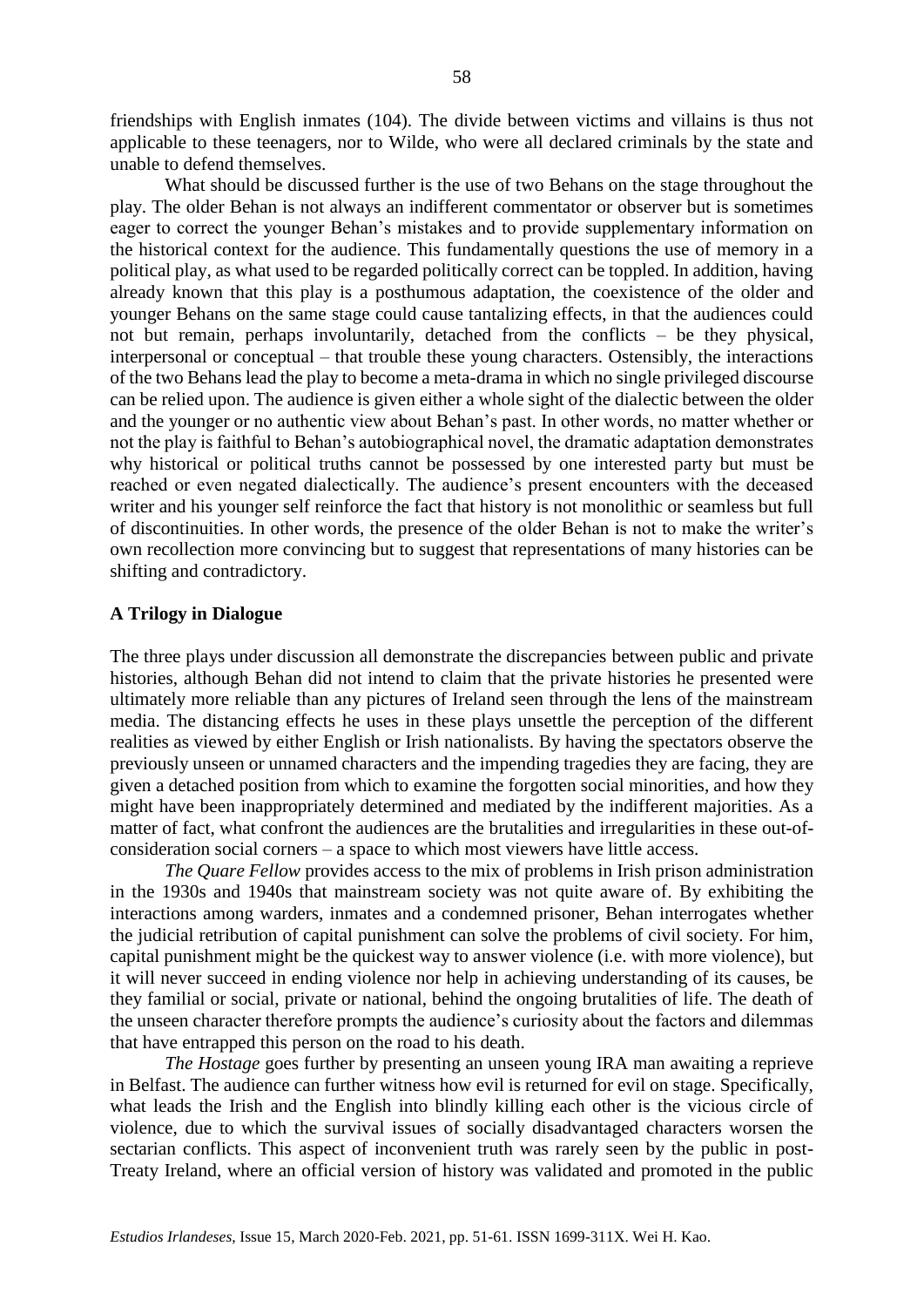domain. Incidentally, by having a number of characters occasionally addressing the audience directly, the play strategically keeps the audience aloof from any existing political agenda that has intensified sectarian conflicts. In Behan's view, the real hostages in the play are not the ones in Dublin and Belfast but those who have no access to the darker side of revolutionary history and whose views have been intentionally suppressed for political reasons.

*Borstal Boy*, as mentioned earlier, was a theatrical adaptation paying posthumous tribute to Behan. This adaptation further mixes realism, alienation effects and meta-drama to disrupt the convention of constructing Irish history in a chronological manner. Instead, the play introduces two Behans, older and younger, together on the stage. Although Behan's early experiences in a reformatory are presented realistically, the presence of two Behans on the same stage suggests how history can be performative and questionable.<sup>13</sup> Notably, the older Behan, a character not shown in Behan's autobiographical novel but a new one in this play, is given the task of questioning – often with cynicism – the reliability of the late author's reminiscences of his own past, and confessing candidly the failures of his own youth. His self-criticism thus provides a significant supplement to the official republican history that received endorsement from the government, education authorities and the media.

The three plays as a whole illuminate Behan's vision and attempt to reconstruct alternative yet inalienable views about republican operations in and out of prisons in mid twenty-century Ireland. His intention was not to stir up yet more political vehemence and antagonism by staging unseen realities but to engage the audience with the ongoing conflicts by looking through a less seen perspective. The spectators are prompted to examine the state violence that has been arbitrarily institutionalized, his means being to focus on the oppression caused to social outcasts both from above and among themselves. With the audience speculating on whether the death penalty is morally acceptable as a punishment, the replacement of violence with violence, and youth crimes, the plays form a revisionist chapter of Irish history.

#### **Notes**

<sup>1</sup> The novel Borstal Boy, Behan's autobiographical account of his teenage years as a detained juvenile offender, was first published in 1958. It was adapted as a play by Frank McMahon and staged at the Abbey Theatre in 1968 – more than three years after Behan's death.

<sup>2</sup> The distancing effect, or the alienation effect, is a performing arts concept coined by playwright Bertolt Brecht (1898-1956). Brecht first used the term in "Alienation Effects in Chinese Acting," an essay published in 1936, in which he defined it as "playing in such a way that the audience was hindered from simply identifying itself with the characters in the play. Acceptance or rejection of their actions and utterances was meant to take place on a conscious plane, instead of, as hitherto, in the audience's subconscious" (91).

<sup>3</sup> Specifically, the name of the condemned prisoner is not engraved on his gravestone but only his prison identification number. What is ironic is that the information engraved on the gravestone is incorrect: "It should be E779 according to the book, but a '7' is easier for you to do than a '9'" (*Quare* 597).

<sup>4</sup> Prostitutes often marry warders for having being "dragged down to his own level" (*Quare* 578).

<sup>5</sup> It is believed that the prisoner who undergoes capital punishment in the play was Bernard Kirwan, who killed his own brother and became acquainted with Behan in Mountjoy Jail in Dublin. According to Behan's biographer, Seamus de Burca, "they often spoke together, and ... Kirwan embraced Brendan the day before he was hanged" (514).

<sup>6</sup> Both Behan's *The Hostage* and Frank O'Connor's short story, "Guests of the Nation" (1931) have Englishmen who are held captive by the Irish Republican Army and to be killed in retaliation if Irish prisoners are executed. Both works may have influenced Neil Jordan's *The Crying Game*, a 1992 British thriller film exploring issues of gender, race, identity, and sexuality in sectarian Ireland as its backdrop.

<sup>7</sup> *An Giall* was premiered on June 16, 1958 in An Damer, an Irish language theatre under the auspices of Gael Linn in Dublin. As it was well-received, Joan Littlewood invited Behan to reproduce it in English at the Theatre Royal, Stratford, London, on October 14, 1958. Nevertheless, some critics thought that Behan did not translate the play all by himself but with Littlewood's help. One critic commented that Behan was always drunk, so "whenever they wanted a change made or needed a new song, they could go across to the pub and say, 'How about it, Brendan?' That is how *The Hostage* got its embellishments. Half the characters in the English version were not in the Irish version" (Simpson 114).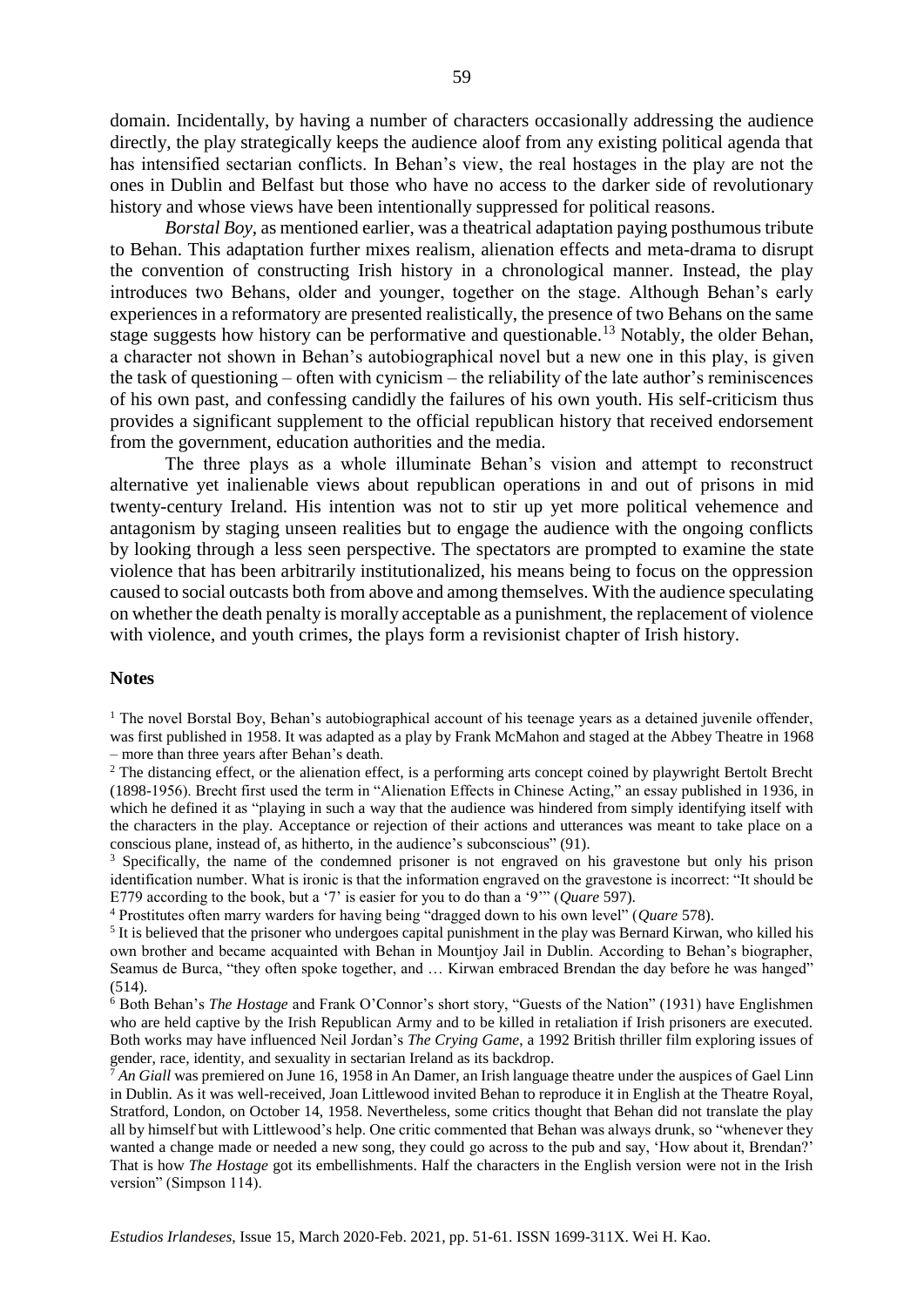<sup>8</sup> Her last name, Gilchrist, which sounds like "kill Christ," is evident of Behan's doubts about the Catholic Church and its social role. Mulleady, the elderly bi-sexual civil servant, has a name that sounds like "My Lady," or the Lady of Manor.

<sup>9</sup> However, in *An Giall* Kate is Patrick's consort and is more outspoken. She became a silent character in *The Hostage*, except for her soothing music.

<sup>10</sup> The play remained popular in Ireland and the USA, winning a Tony Award for the best play of 1970.

<sup>11</sup> R.A.F. is the abbreviation of Royal Air Force, the United Kingdom's aerial armed force established in 1918.

<sup>12</sup> Behan was married to Beatrice Salkeld in 1955 and they had one daughter. However, some critics believe that the playwright was bisexual, given the episode in the novel of coming across Charlie, a gay sailor in the British navy, having sex with another boy; the young Behan reacts nonchalantly to it and Charlie later develops feelings for him.

<sup>13</sup> What is worthy of notice is that the device of the dual Behan character in the posthumous *Borstal Boy* (1968) might be inspired by Brian Friel's *Philadelphia Here I Come!* (1964), in which the protagonist, Gar, is played by two characters which illuminate the contradictions between his public appearance and his private conscience. Both plays produce similar alienation effects to allow the audience to observe the social and personal resentments throughout the plays.

# **Works Cited**

- Bakhtin, Mikhail M. *The Dialogic Imagination: Four Essays*. Ed. Michael Holquist. Trans. Caryl Emerson and Michael Holquist. Austin: University of Texas Press, 1981.
- Behan, Brendan. "The Quare Fellow". *Modern Irish Drama*. Ed. John P. Harrington. New York: Norton, 1991. 255-310.
	- ———. "The Hostage". *The Methuen Drama Anthology of Irish Plays*. Ed. Patrick Lonergan. London: Methuen, 2008. 1-110.
	- ———. *Confessions of an Irish Rebel*. London: Hutchinson: 1965.
	- ———. *Borstal Boy*. Adpt. Frank McMahon. New York: Random, 1971.
- Boyle, Ted. E. "Brendan Behan". *Modern Irish Literature*. Eds. Denis Lane and Carol McCrory Lane. New York: Ungar, 1988. 23-31.
- Brecht, Bertolt. "A New Technique of Acting". *Aspects of the Drama: A Handbook*. Eds. Sylvan Barnet, Morton Berman and William Burto. Boston: Little Brown, 1962. 116-122.

———. "Alienation Effects in Chinese Acting". *Brecht on Theatre*. Ed. and trans. John Willett. New York: Hill and Wang, 1964. 91-99.

de Burca, Seamus. "Brendan Behan: A Memoir". *Modern Irish Drama*. Ed. John P. Harrington. New York: Norton, 1991. 513-516.

Eagleton, Terry. "History, Remembrance and Oblivion". *Ireland: Space, Text, Time*. Eds. Patrick Crotty, Liam Harte, Yvonne Whelan. Dublin: The Liffey Press, 2005. 3-13.

- Hawkins, Maureen S. "Brendan Francis Behan (1923-1964)". *Irish playwrights, 1880-1995: A Research and Production Sourcebook*. Eds. Bernice Schrank and William W. Demastes. Westport, Conn.: Greenwood Press, 1997. 23-42.
- ———. "'For all the outcasts of this world': Song and Dance in Brendan Behan's *An Giall* and *The Hostage*". *Irish University Review* 44.1 (2014): 116-128.
- Hogan, Robert. *After the Irish Renaissance: A Critical History of Irish Drama since The Plough and the Stars*. Minneapolis, University of Minnesota Press, 1967.
- Hornby, Richard. *Drama, Metadrama, and Perception*. Lewisburg, Pa.: Bucknell University Press, 1986.
- Jenkins, Keith. "History and Theory". *The Postmodern History Reader*. Ed. Jenkins, London and New York: Routledge, 1997. 384-386.
- Keesey, Donald. "Historical Criticism II: Culture as Context". *Contexts for Criticism*. 2nd ed. Ed. Keesey. Mountain View: Mayfield, 1994. 419-427.
- Kiberd, Declan. *The Irish Writer and the World*. Cambridge: Cambridge University Press, 2005.

*Estudios Irlandeses*, Issue 15, March 2020-Feb. 2021, pp. 51-61. ISSN 1699-311X. Wei H. Kao.